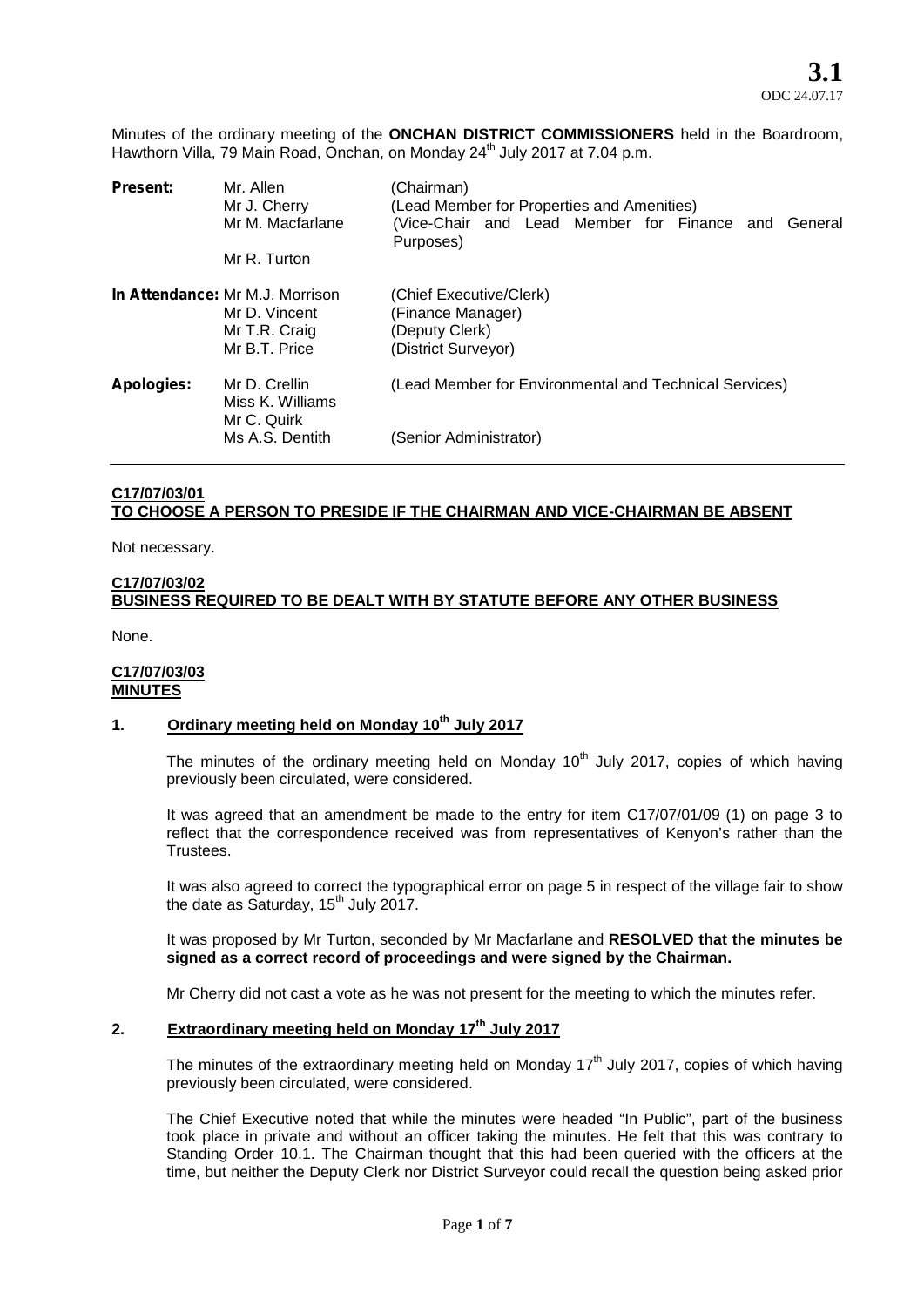to their being instructed to leave the meeting, however a facility for taking the minutes on the Boardroom computer by a Member was prepared by officers before departure.

Following discussion, it was proposed by Mr Turton, seconded by Mr Macfarlane, and **RESOLVED that the minute of the extraordinary meeting of Monday, 17th July 2017 in respect of PA 16/00859/B - Land Adjacent Onchan School be agreed, and consideration of the minute in respect of item C 17/07/02/04 – Code of Conduct be held over to the next meeting of the Board.**

Mr Cherry did not cast a vote as he was not present for the meeting to which the minutes refer.

## **C17/07/03/04 BUSINESS ARISING NOT REFERRED TO IN THE MINUTES OF ANY SPECIAL COMMITTEES**

None.

## **C17/07/03/05 BUSINESS EXPRESSLY REQUIRED BY STATUTE TO BE DONE**

None.

### **C17/07/03/06 BUSINESS ADJOURNED FROM A PREVIOUS MEETING**

None.

#### **C17/07/03/07 PLANNING DECISIONS/COMMUNICATIONS FROM THE DEPARTMENT OF INFRASTRUCTURE PLANNING COMMITTEE**

### **1. Plans to the Board**

### **(a) PA 17/00694 – Bay View, 23 Manor Park**

The District Surveyor advised that the planning application was for proposed replacement of a door/window to a window in the rear elevation.

Following brief discussion, it was proposed by Mr Turton, seconded by Mr Cherry and unanimously **RESOLVED that PA 17/00694 – Bay View, 23 Manor Park be recommended forapproval.**

### **(b) PA 17/00695 – 26A Summerhill Road**

The District Surveyor advised that the application was for a proposed change of use from hairdressers to dog grooming salon with associated pet services.

Following brief discussion, it was proposed by Mr Cherry, seconded by Mr Turton, and unanimously **RESOLVED that PA 17/00695 – 26A Summerhill Road be recommended for approval.**

### **(c) PA 17/00704 – 46 Howe Road**

The District Surveyor advised that the application was for the proposed replacement of existing timber decking with masonry decking with glazed screening and additional timber decking to the rear elevation.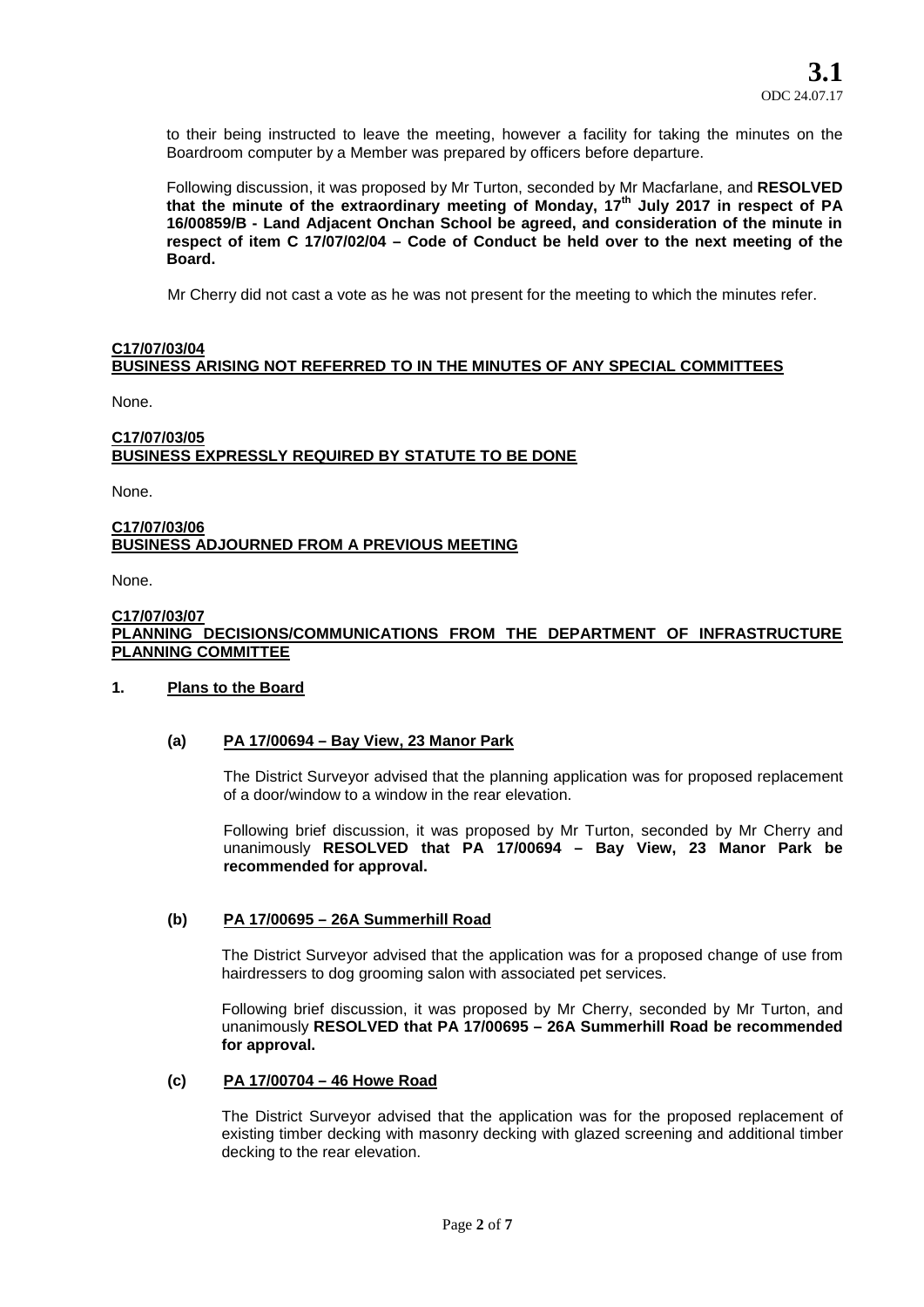After brief discussion, it was proposed by Mr Cherry, seconded by Mr Turton, and unanimously **RESOLVED that PA 17/00704 – 46 Howe Road be recommended for approval.**

## **(d) PA 17/00727 – 13 Seafield Crescent**

The District Surveyor advised that the application was for the blocking up of 2 kitchen windows, adjustment to a bathroom window, replacement of lounge windows with doors and removal of chimney stack.

After brief discussion, it was proposed by Mr Cherry, seconded by Mr Turton, and unanimously **RESOLVED that PA 17/00727 - 13 Seafield Crescent be recommended for approval.**

## **(e) PA 17/00733 – Sailmaker House, Unit 7, Carrs Lane, Tromode**

The District Surveyor advised that the application was for installation of ground-level external condensing units in connection with new air conditioning system.

After brief discussion, it was proposed by Mr Cherry, seconded by Mr Macfarlane, and unanimously **RESOLVED that PA 17/00733 – Sailmaker House be recommended for approval.**

### **2. Planning Communications**

## **(a) PA 16/01372/b – 26 Main Road, Onchan.**

Correspondence received from the Department of Environment, Food and Agriculture dated 17<sup>th</sup> July 2017, having previously been circulated, was considered and noted.

The Chief Executive advised Members that an application had been made by the owner to the Treasury for a reduction in rates.

## **C17/07/03/09 REPORT FROM THE CLERK OR OTHER OFFICER**

### **1. C17/07/01/09(1) – Kenyon's Café at Onchan Hub**

Mr Macfarlane declared an interest.

The Deputy Clerk advised that a meeting had been held between Members of the Board and representatives of Kenyon's on Thursday, 20<sup>th</sup> July 2017. The concerns expressed by the representatives were still in respect of the numbers to be permitted in the area designated for Kenyon's sole use, which were felt to be lower than those that could be accommodated in the current premises; and the level of rent for the new premises at The Hub. In turn, the Board Members stated that there was still flexibility on the rent but the size of the accommodation could not be changed. It was confirmed by the Board that the intention was still to sell the current premises on the Main Road. There were no other premises to offer as an alternative.

As a result of the meeting, the following points were now for consideration by the Board:-

- 1. Can Kenyon's have exclusive use of the identified area at The Hub, including the right to share the use of that area with other agencies engaged in the welfare of children?
- 2. The level of rent is now to be finalised as a proposal by the Board.
- 3. Would Kenyon's be allowed to take over free of charge that part of the building rented by the Department of Education and Children on a Friday night after the junior youth club had finished?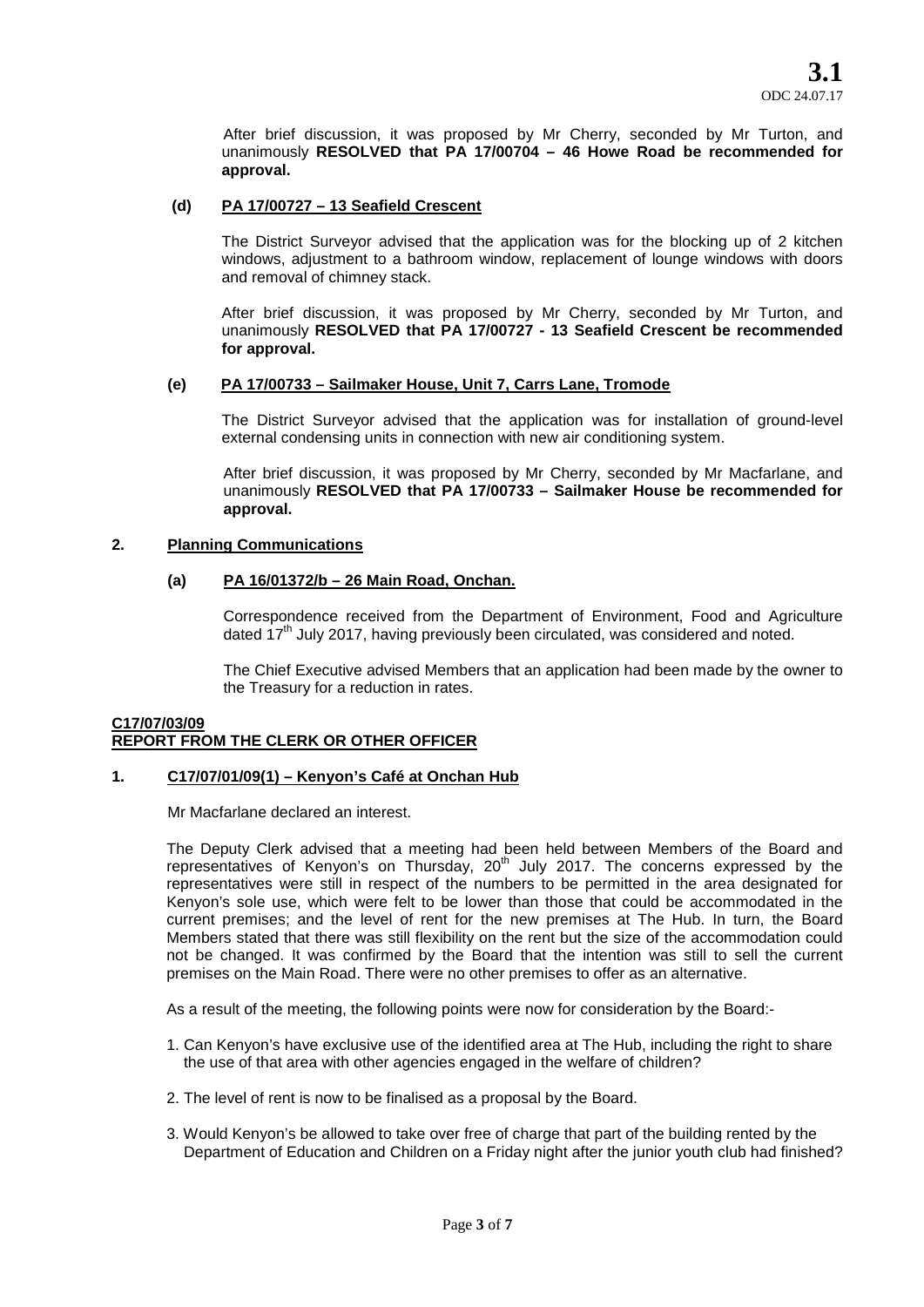4. The number of people permitted by the fire certificate for the area designated for Kenyon's was to be established by the District Surveyor.

Following discussion, it was proposed by Mr Turton, seconded by Mr Cherry, and unanimously **RESOLVED to hold over further discussion on resolution of the above points until the next meeting of the full Board on Monday, 14th August 2017.**

### **2**. **C17/05/03/02(2) – Onchan Byelaws**

The Chief Executive advised that the new bylaws had been approved at the last sitting of Tynwald and come into force on 1<sup>st</sup> August 2017.

The Chairman enquired how enforcement was carried out and was advised by the Chief Executive that there would initially be a letter sent to the offender so that they could remedy the problem, and if no remedy was forthcoming, enforcement would be through a prosecution.

## **C17/07/03/10 LETTERS, PETITIONS, MEMORIALS AND OTHER COMMUNICATIONS**

None.

### **C17/07/03/11 QUESTIONS**

None.

#### **C17/07/03/12 MOTIONS**

None.

### **C17/07/03/13 ENVIRONMENTAL AND TECHNICAL SERVICES MATTERS**

None.

### **C17/07/03/14 PROPERTIES AND AMENITIES MATTERS**

## **1. C17/07/01/14(1) - Community Engagement – Ashley Park**

The Deputy Clerk advised that a meeting was held with residents of Ashley Park on 19<sup>th</sup> July 2017 at which there were representatives of 11 households and police. The purpose of the meeting was to gain an insight into the problems in the Ashley Park area and any potential solutions that the residents wished to bring forward.

The Deputy Clerk felt that the meeting was constructive and had identified parking as a serious concern for residents. It was agreed that Onchan Commissioners would ask the Department of Infrastructure to reinstate the double yellow lines on the estate. Also identified was an issue with children on scooters and bicycles playing in the street due to lack of alternatives. Those who attended felt that it could be possible to make use of land at the old gas plant below the estate as a rough play area, and the Deputy Clerk undertook to make further enquiries regarding ownership and potential use. He stated he was clear at the meeting that there was no commitment to take any action until funding had been identified. Finally, he advised Members that there was also an issue with children playing football or other ball games in the road, and the residents felt provision of some goalposts on the Ashley Hill school field would be of benefit.

He advised Members that he was exploring ownership of the old gas plant land which he felt was in the government landbank, and that the DOI will be approached regarding the yellow lines, but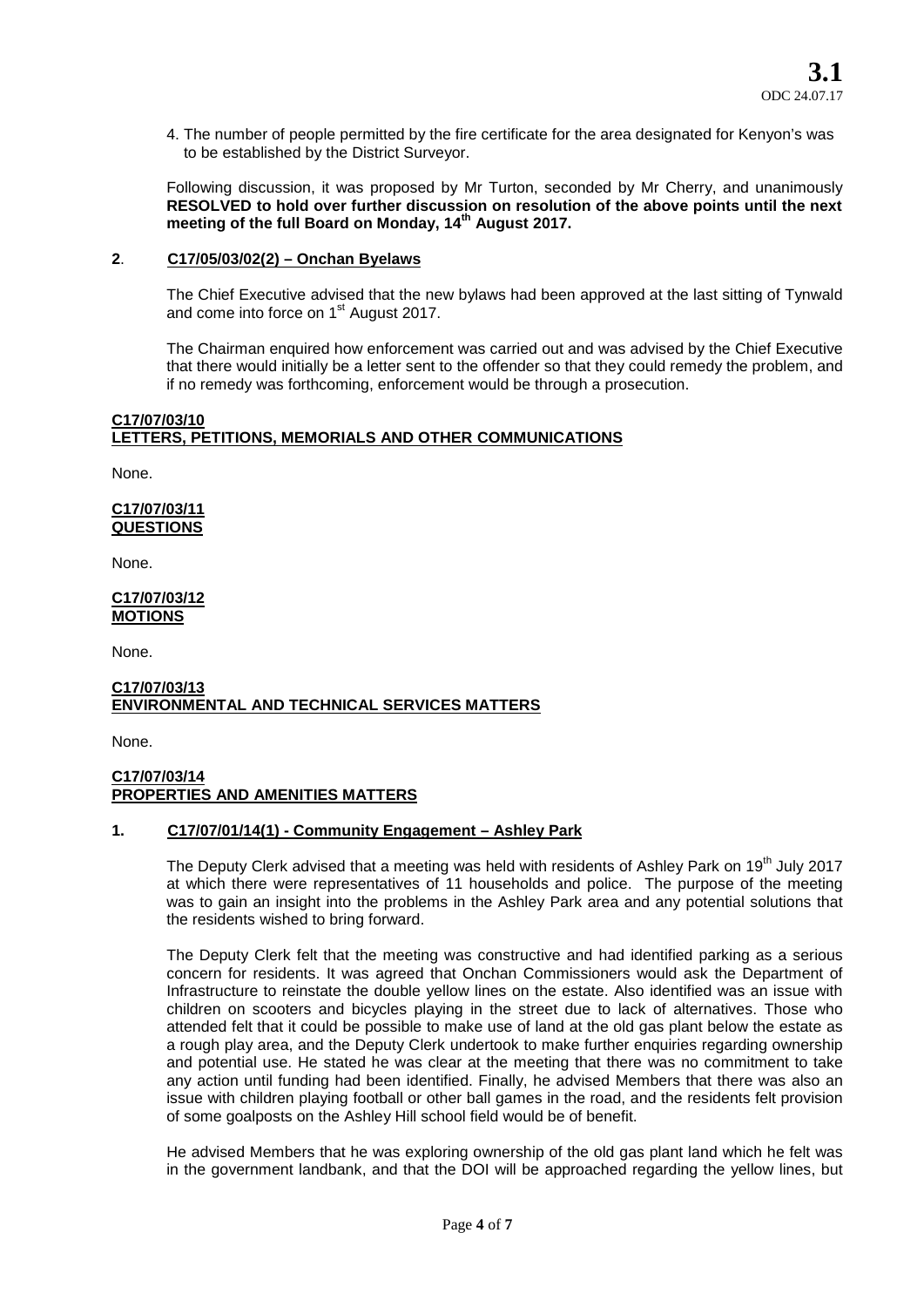he was not hopeful as their line work was dependent on funds being available, which were in turn prioritised to critical areas.

Members agreed that the installation of goalposts could be undertaken with permission from the Department of Education and Children, the Chief Executive having indicated that the school head has already given his approval.

A further meeting was to be convened at The Hub in September to advise on progress.

## **2. Commissioners Surgery – 4 th July 2017**

- Springfield Court 2.30 p.m.  $\circ$  Correspondence circulated dated 18<sup>th</sup> July 2017 and was noted.
- Onchan Hub 6.30 p.m. o No attendees.

### **C17/07/03/15 CHAIRMAN'S ANNOUNCEMENTS**

### **1. Joint Board Meeting**

A joint Board meeting was held between Onchan District Commissioners and Braddan Parish Commissioners on Thursday 20<sup>th</sup> July 2017. The Chairman advised Members that the majority of the meeting was taken up with discussion on housing matters, and the indication was that Braddan and Garff were to start acting as an Eastern District housing authority from the beginning of August, although there did not appear to be any written agreements in place as yet.

Following discussion, Members of the Board felt that the position of the Onchan District Commissioners should remain that of observer rather than participant in respect of the proposed new housing body.

It was agreed that a further meeting take place in September with the invitation extended to representatives from Garff, together with Mrs Edge MHK and Mr Shimmins MHK. Venue to be Onchan District Commissioners Boardroom.

## **2. Attendances**

 $15<sup>th</sup>$  July – Onchan Village Fair

### **C17/07/03/16 ANY OTHER BUSINESS**

### **1. Date for decorating Heywood Court lounge**

The District Surveyor confirmed that this was still to be undertaken during the summer months and he would advise Members of a date at the next Board meeting.

### **2. Trimming of trees at Jubilee Park**

In answer to question, the District Surveyor thought that this matter had been attended to.

### **3. Purchase of replacement pavement sweeper**

The District Surveyor advised Members that provision had been made in the current budget for the purchase a replacement pavement sweeper, and he had been made aware that one which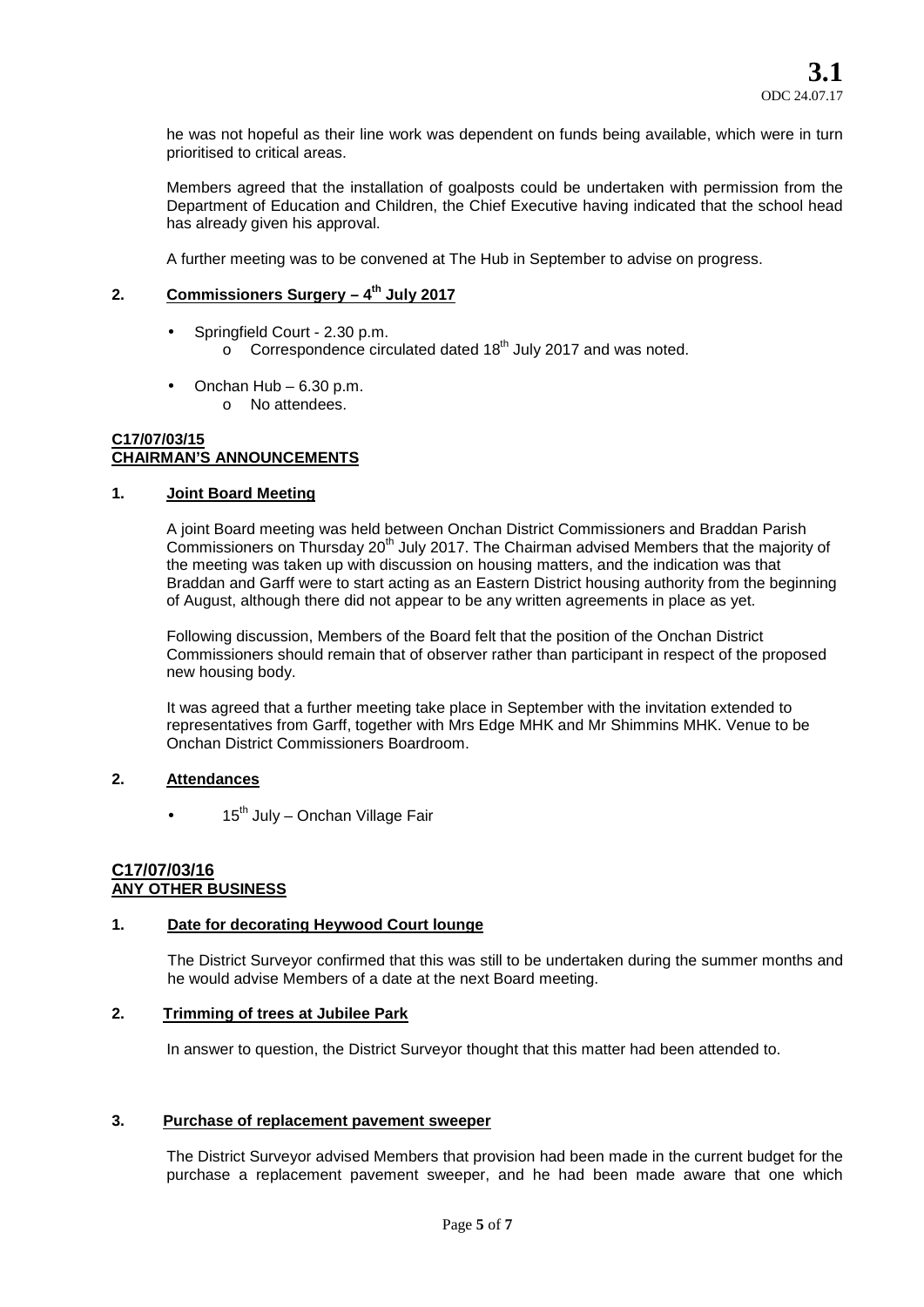appeared suitable was to be demonstrated on the Island prior to the next Board Meeting. The District Surveyor confirmed that the approach had come from a representative of Karcher, the manufacturer, and that the machine in question was an ex-demonstration model with a very low number of hours use.

The District Surveyor asked Members for approval to view the machine, and if it appeared suitable, to enter into purchase negotiations. A member suggested that rather than enter into negotiations and then have to revert to the Board to agree the purchase, the District Surveyor could be given approval at this meeting to proceed with the purchase if he felt the vehicle and terms were acceptable.

It was proposed by Mr Turton, and seconded by the Chairman, and unanimously **RESOLVED to suspend Standing Orders on the Making of Contracts to permit the District Surveyor to purchase the demonstrated sweeper if he felt the machine and terms were both suitable and within budget.**

The District Surveyor was instructed to view the equipment and act in accordance with the resolution should he feel it beneficial to the Authority.

### **C17/07/03/17 FINANCE AND GENERAL PURPOSES MATTERS**

### **1. Onchan Park Income – Quarter 1**

The following matter was discussed In Committee and transferred to the public domain.

The report of the Finance Manager as of  $30<sup>th</sup>$  June 2017, having previously been circulated was considered and noted. The Chairman asked that the thanks of the Board be passed on to the staff at Onchan Park for all their hard work during a busy time.

### **2. Onchan Hub Income – Quarter 1**

The following matter was discussed In Committee and transferred to the public domain.

The report of the Finance Manager as of  $30<sup>th</sup>$  June 2017, having previously been circulated was considered and noted.

### **3. Management Accounts – Quarter 1**

The following matter was discussed In Committee and transferred to the public domain.

The Management Accounts for the period to  $30<sup>th</sup>$  June 2017, having previously been circulated were considered and noted.

### **C17/07/03/18 PROPERTIES AND AMENITIES MATTERS**

### **1. Housing Allocations**

The following matter was discussed In Committee and transferred to the public domain.

It was proposed by Mr Cherry, seconded by Mr Macfarlane, and unanimously **RESOLVED to accept the recommendation that HA 3827 be offered a 5 year fixed term tenancy of 06/71.**

### **2. Tenancy Issue**

The following matter was discussed In Committee and transferred to the public domain.